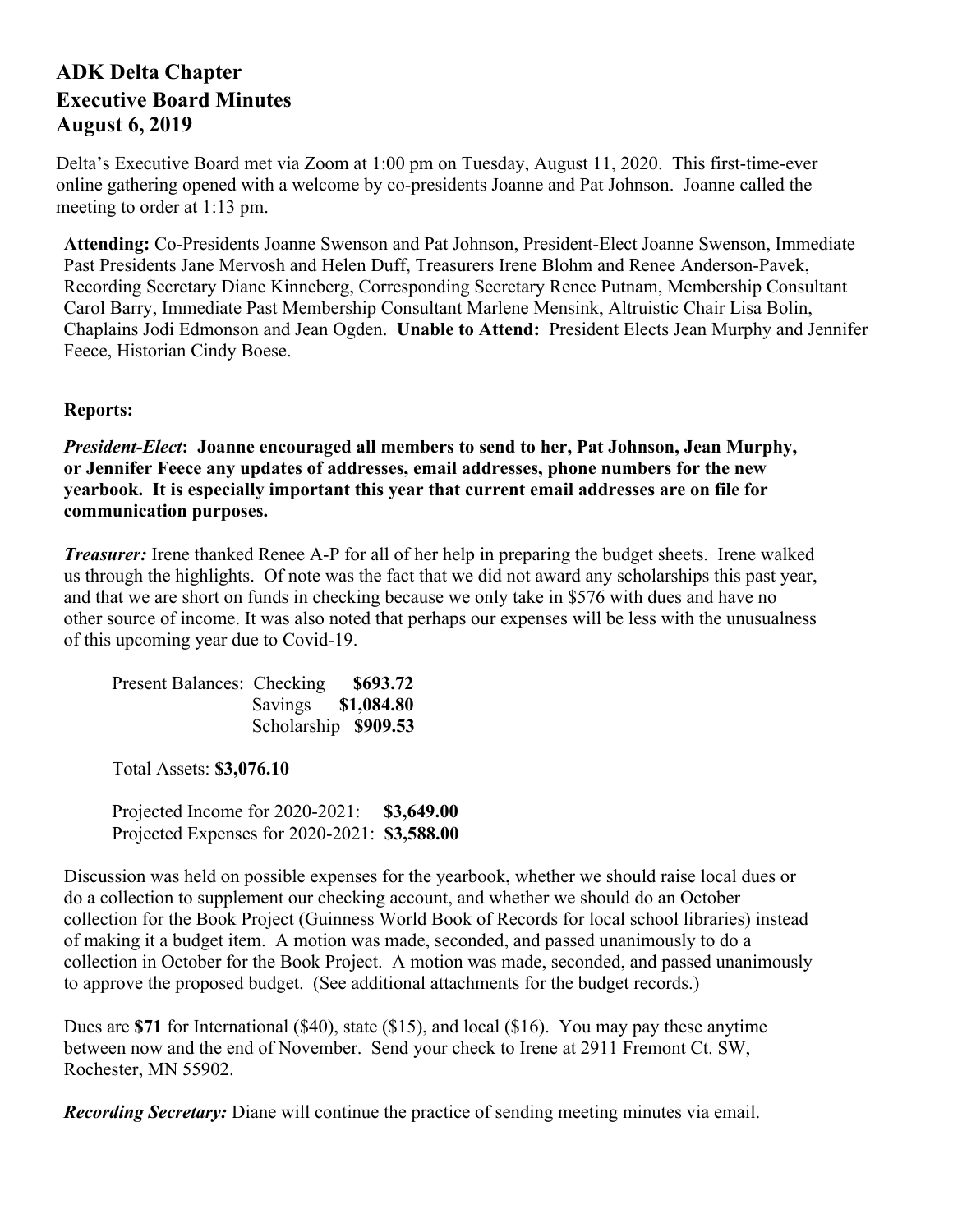*Corresponding Secretary:* Renee will share correspondences at chapter meetings. Renee reviewed the attendance roster for accuracy. We presently have 36 members.

*Historian:* Pat Johnson shared that the website theme is the same. A virtual bulletin board will be added. Scrapbooks will change to virtual and parts will be shared at each meeting. It was recommended that a link to the website be included when minutes and messages are emailed to members.

*Chaplain:* **All members are reminded to share special (whether sad or happy) life events with Jodi and/or Joanne/Pat J. so we can provide Delta love and support**. Jodi will continue with inspirational messages and Jean Ogden will assist with sending cards. Instead of sending flowers per tradition, we have been sending Amazon gift cards to stay within our budget guidelines. Reimbursements to Jane (for card making) and Jodi (for gift purchases) are needed for these expenses.

We extend our deepest sympathies to Ruth Ann Morgan on the death of her husband. Also noted was Diane's upcoming (August 17) knee replacement surgery. And, on a happy note, Happy 50<sup>th</sup> Anniversary to Joanne and her husband!

*Altruistic:* Lisa shared the monthly altruistic projects which are the same as last year (September-Join the Journey; October-ADK Library Book Project; November-JOY; December-Christmas Anonymous; January-Crisis Nursery; February-Rochester Reading Champions; March-Women's Shelter; April-Gift of Life Transplant House; May-Running Start). The April Committee has **\$360** collected to use for a meal at the Transplant House. These monies are kept separate from the budget balances reported here.

*Scholarship:* We are more than fully funded to award scholarships. It was discussed that perhaps we should provide scholarships to our own active teaching members this year in light of the immense new challenges of teaching in an entirely new environment. This is an agenda item for our first meeting.

*Membership*: Carol shared that she had received communication from the state membership leader and surmised that her job is to make us all happy!! Ideas were shared on how we can get to know each other better during this Covid-19 year by focusing on each other's lives during our meetings. We especially want to hear from our active teachers. Could we spotlight a few members each month? Carol looks forward to working with Marlene to transition into this role. Marlene noted that the Chapter Needs Assessment is due on August 31. This has already been submitted.

*Monthly Committees:* Joanne will send out this schedule via email. She has talked with Twigs; they will be very flexible and understanding about our inability to meet in person. Our usual room will accommodate up to 13 people with no server; take-out orders, and bring your own beverage. The Evergreen Room would accommodate up to 25 people; take-out orders, and bring your own beverage. The Executive Board is not comfortable meeting indoors or outdoors under current Covid-19 conditions. We will schedule our September meeting via Zoom with a 6:30 pm start time on Tuesday, September 8. For members who have not used Zoom, we (particularly Joanne or Diane) are willing to do an individual meeting to help you get set up by our first online meeting.

*Other Business:* Jane reminded us of the need to update and distribute our Bylaws, Policies and Procedures Manuals. It was noted that we especially need to include remote elections as a policy. Volunteers are welcome to assist her in this task. When updated, these documents will be added to our website.